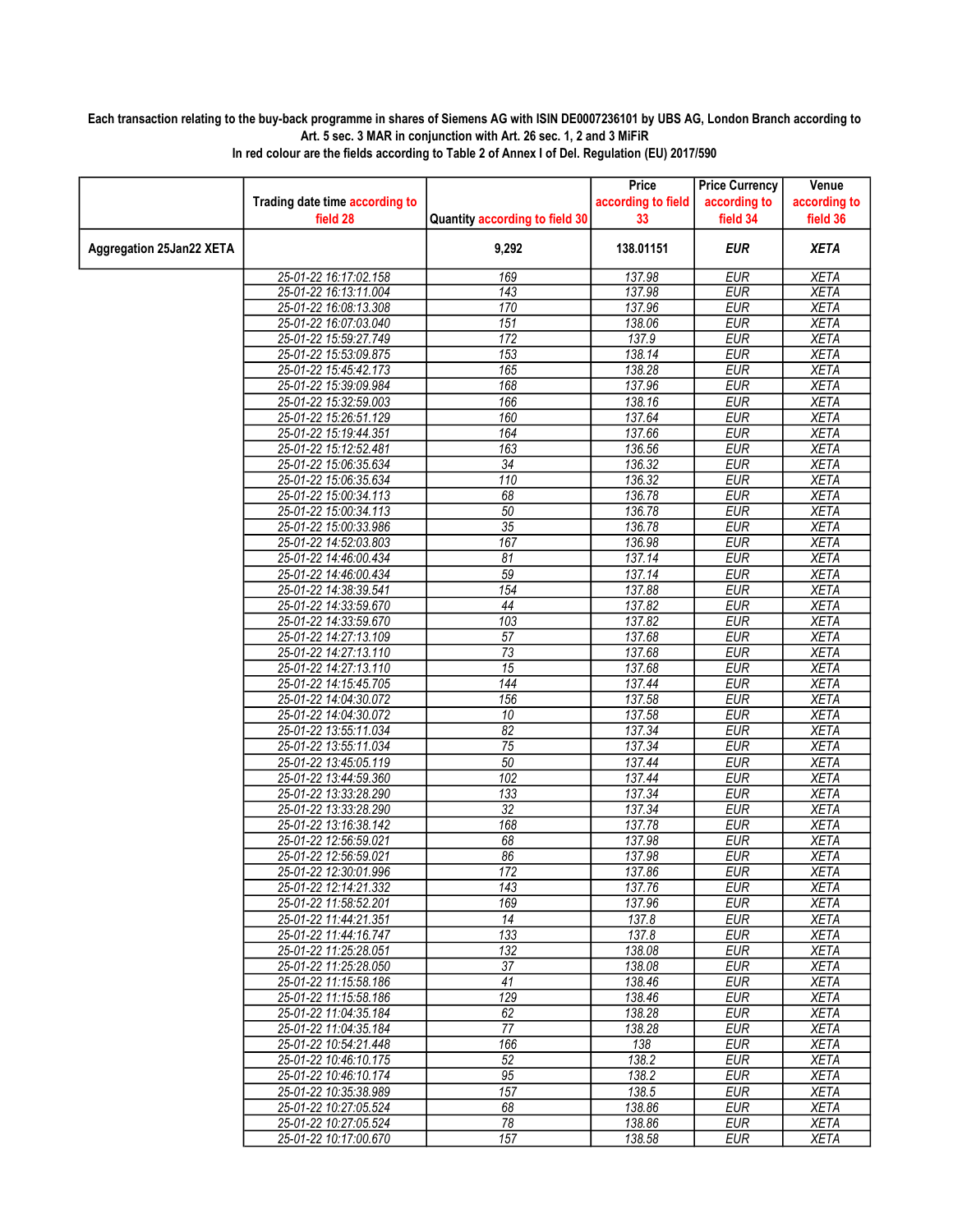| 25-01-22 10:06:11.524 | 117            | 138.3  | <b>EUR</b> | <b>XETA</b> |
|-----------------------|----------------|--------|------------|-------------|
| 25-01-22 10:06:11.524 | 51             | 138.3  | <b>EUR</b> | <b>XETA</b> |
| 25-01-22 09:57:09.366 | 153            | 138.6  | <b>EUR</b> | <b>XETA</b> |
| 25-01-22 09:47:25.351 | 162            | 138.46 | <b>EUR</b> | <b>XETA</b> |
| 25-01-22 09:37:29.971 | 71             | 138.64 | <b>EUR</b> | <b>XETA</b> |
| 25-01-22 09:37:29.971 | 76             | 138.64 | <b>EUR</b> | <b>XETA</b> |
| 25-01-22 09:37:29.971 | $\overline{7}$ | 138.64 | <b>EUR</b> | <b>XETA</b> |
| 25-01-22 09:29:51.942 | 158            | 138.74 | <b>EUR</b> | <b>XETA</b> |
| 25-01-22 09:22:28.528 | 84             | 138.16 | <b>EUR</b> | <b>XETA</b> |
| 25-01-22 09:22:28.528 | 84             | 138.16 | <b>EUR</b> | <b>XETA</b> |
| 25-01-22 09:14:01.414 | 156            | 137.92 | <b>EUR</b> | <b>XETA</b> |
| 25-01-22 09:05:40.134 | 20             | 137.92 | <b>EUR</b> | <b>XETA</b> |
| 25-01-22 09:05:40.134 | 150            | 137.92 | <b>EUR</b> | <b>XETA</b> |
| 25-01-22 08:57:43.343 | 33             | 138.5  | <b>EUR</b> | <b>XETA</b> |
| 25-01-22 08:57:43.343 | 61             | 138.5  | <b>EUR</b> | <b>XETA</b> |
| 25-01-22 08:57:43.343 | 33             | 138.5  | <b>EUR</b> | <b>XETA</b> |
| 25-01-22 08:57:39.565 | 37             | 138.5  | <b>EUR</b> | <b>XETA</b> |
| 25-01-22 08:51:26.631 | 79             | 139.04 | <b>EUR</b> | <b>XETA</b> |
| 25-01-22 08:51:26.631 | 81             | 139.04 | <b>EUR</b> | <b>XETA</b> |
| 25-01-22 08:43:14.657 | 50             | 138.32 | <b>EUR</b> | <b>XETA</b> |
| 25-01-22 08:43:14.657 | 100            | 138.32 | <b>EUR</b> | <b>XETA</b> |
| 25-01-22 08:39:06.917 | 125            | 138.52 | <b>EUR</b> | <b>XETA</b> |
| 25-01-22 08:39:06.917 | 28             | 138.52 | <b>EUR</b> | <b>XETA</b> |
| 25-01-22 08:35:41.839 | 109            | 138.58 | <b>EUR</b> | <b>XETA</b> |
| 25-01-22 08:35:41.839 | 45             | 138.58 | <b>EUR</b> | <b>XETA</b> |
| 25-01-22 08:32:21.674 | 156            | 137.92 | <b>EUR</b> | <b>XETA</b> |
| 25-01-22 08:28:49.415 | 152            | 137.56 | <b>EUR</b> | <b>XETA</b> |
| 25-01-22 08:23:53.386 | 78             | 137.98 | <b>EUR</b> | <b>XETA</b> |
| 25-01-22 08:23:53.386 | 93             | 137.96 | <b>EUR</b> | <b>XETA</b> |
| 25-01-22 08:20:28.084 | 147            | 138.64 | <b>EUR</b> | <b>XETA</b> |
| 25-01-22 08:18:11.642 | 146            | 138.68 | <b>EUR</b> | <b>XETA</b> |
| 25-01-22 08:14:42.458 | 152            | 139.24 | <b>EUR</b> | <b>XETA</b> |
| 25-01-22 08:10:26.014 | 171            | 138.48 | <b>EUR</b> | <b>XETA</b> |
| 25-01-22 08:06:43.407 | 145            | 138.34 | <b>EUR</b> | <b>XETA</b> |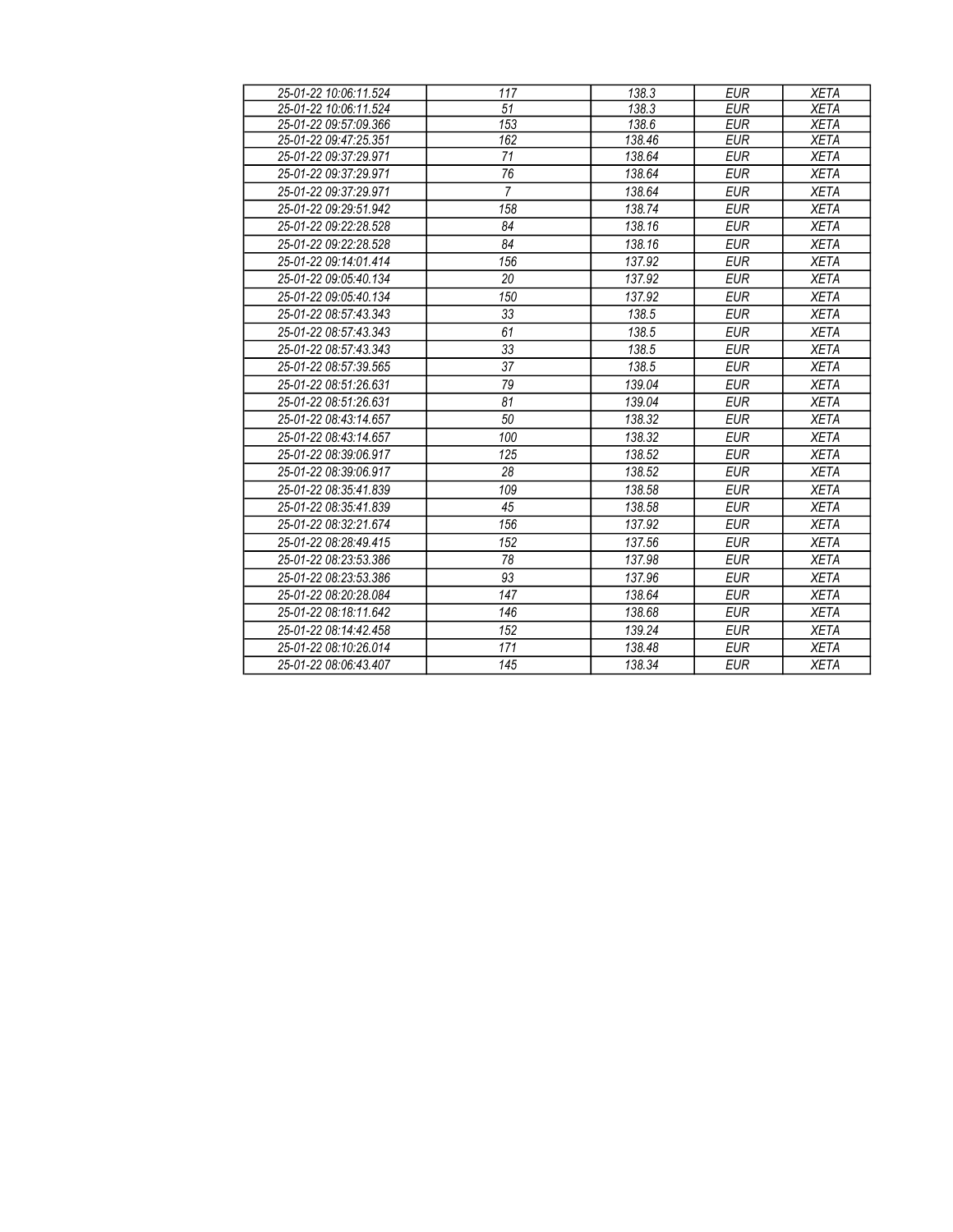## Each order relating to the buy-back programme above according to Art. 5 sec. 3 MAR in conjunction with Art. 25 sec. 1 and 2 MiFiR

In red colour are the fields according to Table 2 of the Annex of Del. Regulation (EU) 2017/580; alternatively you may report the

| Date and Time according to field 9 | <b>Segment MIC code</b><br>according to field 16 | <b>Transaction price</b><br>according to field 28 | <b>Price currency according</b><br>to field 29 | <b>Buy-sell indicator</b><br>according to field 32 |
|------------------------------------|--------------------------------------------------|---------------------------------------------------|------------------------------------------------|----------------------------------------------------|
| 25-01-22 16:17:02.158              | <b>XETA</b>                                      | 137.98                                            | <b>EUR</b>                                     | <b>BUY</b>                                         |
| 25-01-22 16:13:11.004              | <b>XETA</b>                                      | 137.98                                            | <b>EUR</b>                                     | <b>BUY</b>                                         |
| 25-01-22 16:08:13.308              | <b>XETA</b>                                      | 137.96                                            | <b>EUR</b>                                     | <b>BUY</b>                                         |
| 25-01-22 16:07:03.040              | <b>XETA</b>                                      | 138.06                                            | <b>EUR</b>                                     | <b>BUY</b>                                         |
| 25-01-22 15:59:27.749              | <b>XETA</b>                                      | 137.9                                             | <b>EUR</b>                                     | <b>BUY</b>                                         |
| 25-01-22 15:53:09.875              | <b>XETA</b>                                      | 138.14                                            | <b>EUR</b>                                     | <b>BUY</b>                                         |
| 25-01-22 15:45:42.173              | <b>XETA</b>                                      | 138.28                                            | <b>EUR</b>                                     | <b>BUY</b>                                         |
| 25-01-22 15:39:09.984              | <b>XETA</b>                                      | 137.96                                            | <b>EUR</b>                                     | <b>BUY</b>                                         |
| 25-01-22 15:32:59.003              | <b>XETA</b>                                      | 138.16                                            | <b>EUR</b>                                     | <b>BUY</b>                                         |
| 25-01-22 15:26:51.129              | <b>XETA</b>                                      | 137.64                                            | <b>EUR</b>                                     | <b>BUY</b>                                         |
| 25-01-22 15:19:44.351              | <b>XETA</b>                                      | 137.66                                            | <b>EUR</b>                                     | <b>BUY</b>                                         |
| 25-01-22 15:12:52.481              | <b>XETA</b>                                      | 136.56                                            | <b>EUR</b>                                     | <b>BUY</b>                                         |
| 25-01-22 15:06:35.634              | <b>XETA</b>                                      | 136.32                                            | <b>EUR</b>                                     | <b>BUY</b>                                         |
| 25-01-22 15:06:35.634              | <b>XETA</b>                                      | 136.32                                            | <b>EUR</b>                                     | <b>BUY</b>                                         |
| 25-01-22 15:00:34.113              | <b>XETA</b>                                      | 136.78                                            | <b>EUR</b>                                     | <b>BUY</b>                                         |
| 25-01-22 15:00:34.113              | <b>XETA</b>                                      | 136.78                                            | <b>EUR</b>                                     | <b>BUY</b>                                         |
| 25-01-22 15:00:33.986              | <b>XETA</b>                                      | 136.78                                            | <b>EUR</b>                                     | <b>BUY</b>                                         |
| 25-01-22 14:52:03.803              | <b>XETA</b>                                      | 136.98                                            | <b>EUR</b>                                     | <b>BUY</b>                                         |
| 25-01-22 14:46:00.434              | <b>XETA</b>                                      | 137.14                                            | <b>EUR</b>                                     | <b>BUY</b>                                         |
| 25-01-22 14:46:00.434              | <b>XETA</b>                                      | 137.14                                            | <b>EUR</b>                                     | <b>BUY</b>                                         |
| 25-01-22 14:38:39.541              | <b>XETA</b>                                      | 137.88                                            | <b>EUR</b>                                     | <b>BUY</b>                                         |
| 25-01-22 14:33:59.670              | <b>XETA</b>                                      | 137.82                                            | <b>EUR</b>                                     | <b>BUY</b>                                         |
| 25-01-22 14:33:59.670              | <b>XETA</b>                                      | 137.82                                            | <b>EUR</b>                                     | <b>BUY</b>                                         |
| 25-01-22 14:27:13.109              | <b>XETA</b>                                      | 137.68                                            | <b>EUR</b>                                     | <b>BUY</b>                                         |
| 25-01-22 14:27:13.110              | <b>XETA</b>                                      | 137.68                                            | <b>EUR</b>                                     | <b>BUY</b>                                         |
| 25-01-22 14:27:13.110              | <b>XETA</b>                                      | 137.68                                            | <b>EUR</b>                                     | <b>BUY</b>                                         |
| 25-01-22 14:15:45.705              | <b>XETA</b>                                      | 137.44                                            | <b>EUR</b>                                     | <b>BUY</b>                                         |
| 25-01-22 14:04:30.072              | <b>XETA</b>                                      | 137.58                                            | <b>EUR</b>                                     | <b>BUY</b>                                         |
| 25-01-22 14:04:30.072              | <b>XETA</b>                                      | 137.58                                            | <b>EUR</b>                                     | <b>BUY</b>                                         |
| 25-01-22 13:55:11.034              | <b>XETA</b>                                      | 137.34                                            | <b>EUR</b>                                     | <b>BUY</b>                                         |
| 25-01-22 13:55:11.034              | <b>XETA</b>                                      | 137.34                                            | <b>EUR</b>                                     | <b>BUY</b>                                         |
| 25-01-22 13:45:05.119              | <b>XETA</b>                                      | 137.44                                            | <b>EUR</b>                                     | <b>BUY</b>                                         |
| 25-01-22 13:44:59.360              | <b>XETA</b>                                      | 137.44                                            | <b>EUR</b>                                     | <b>BUY</b>                                         |
| 25-01-22 13:33:28.290              | <b>XETA</b>                                      | 137.34                                            | <b>EUR</b>                                     | <b>BUY</b>                                         |
| 25-01-22 13:33:28.290              | <b>XETA</b>                                      | 137.34                                            | <b>EUR</b>                                     | <b>BUY</b>                                         |
| 25-01-22 13:16:38.142              | <b>XETA</b>                                      | 137.78                                            | <b>EUR</b>                                     | <b>BUY</b>                                         |
| 25-01-22 12:56:59.021              | <b>XETA</b>                                      | 137.98                                            | <b>EUR</b>                                     | <b>BUY</b>                                         |
| 25-01-22 12:56:59.021              | <b>XETA</b>                                      | 137.98                                            | <b>EUR</b>                                     | <b>BUY</b>                                         |
| 25-01-22 12:30:01.996              | <b>XETA</b>                                      | 137.86                                            | <b>EUR</b>                                     | <b>BUY</b>                                         |
| 25-01-22 12:14:21.332              | <b>XETA</b>                                      | 137.76                                            | <b>EUR</b>                                     | <b>BUY</b>                                         |
| 25-01-22 11:58:52.201              | <b>XETA</b>                                      | 137.96                                            | <b>EUR</b>                                     | <b>BUY</b>                                         |
| 25-01-22 11:44:21.351              | <b>XETA</b>                                      | 137.8                                             | <b>EUR</b>                                     | <b>BUY</b>                                         |
| 25-01-22 11:44:16.747              | <b>XETA</b>                                      | 137.8                                             | <b>EUR</b>                                     | <b>BUY</b>                                         |
| 25-01-22 11:25:28.051              | <b>XETA</b>                                      | 138.08                                            | <b>EUR</b>                                     | <b>BUY</b>                                         |
| 25-01-22 11:25:28.050              | <b>XETA</b>                                      | 138.08                                            | <b>EUR</b>                                     | <b>BUY</b>                                         |
| 25-01-22 11:15:58.186              | <b>XETA</b>                                      | 138.46                                            | <b>EUR</b>                                     | <b>BUY</b>                                         |
| 25-01-22 11:15:58.186              | <b>XETA</b>                                      | 138.46                                            | <b>EUR</b>                                     | <b>BUY</b>                                         |
| 25-01-22 11:04:35.184              | <b>XETA</b>                                      | 138.28                                            | <b>EUR</b>                                     | <b>BUY</b>                                         |